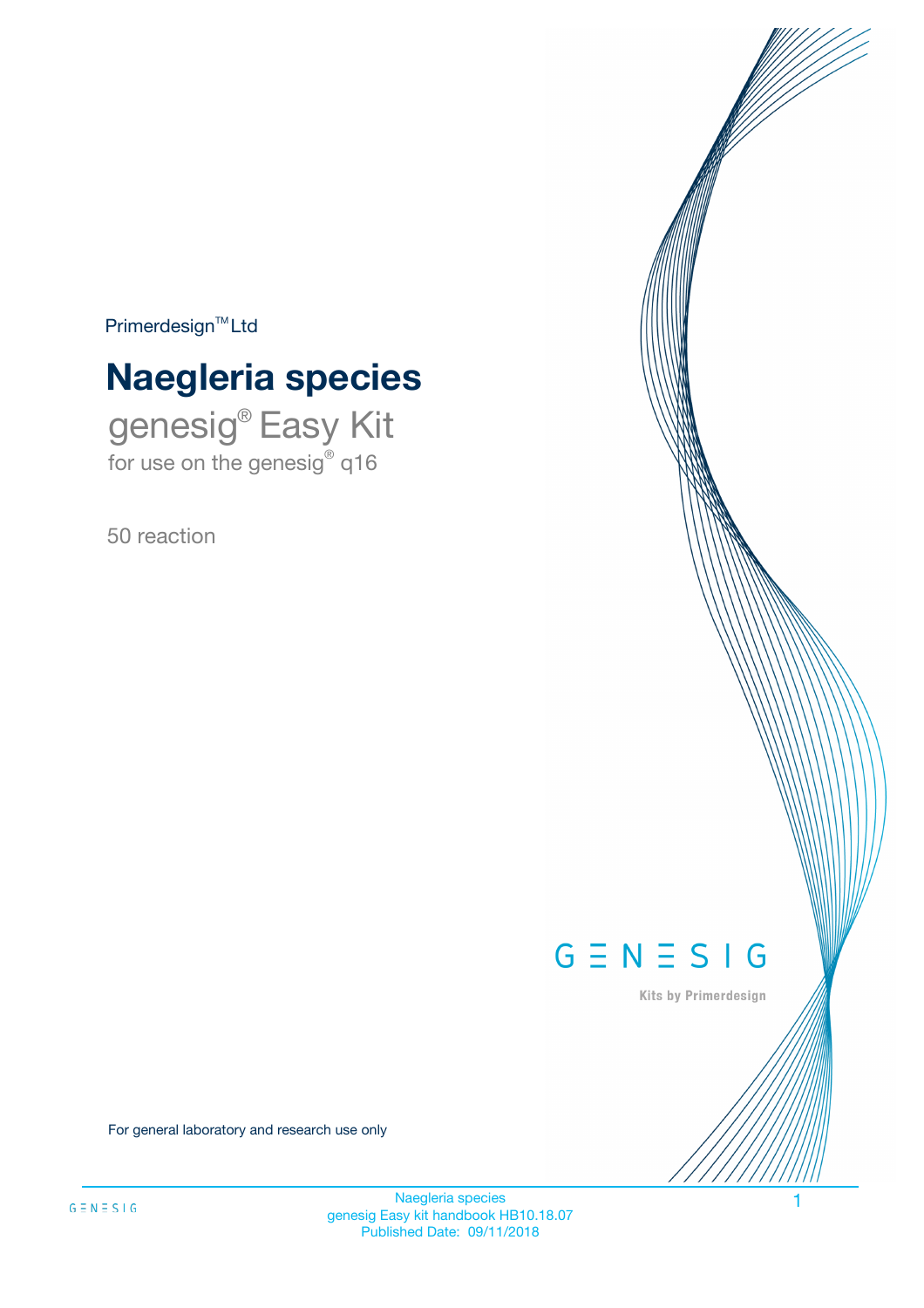# genesig® Easy: at a glance guide

#### **For each DNA test**

| Component                  | <b>Volume</b> | Lab-in-a-box pipette |  |
|----------------------------|---------------|----------------------|--|
| Naegleria_spp reaction mix | $10 \mu$      |                      |  |
| <b>Your DNA sample</b>     | 10 µl         |                      |  |

#### **For each positive control**

| Component                  | Volume          | Lab-in-a-box pipette |  |
|----------------------------|-----------------|----------------------|--|
| Naegleria_spp reaction mix | 10 <sub>µ</sub> |                      |  |
| Positive control template  | 10 <sub>µ</sub> |                      |  |

#### **For each negative control**

| Component                  | Volume          | Lab-in-a-box pipette |  |
|----------------------------|-----------------|----------------------|--|
| Naegleria_spp reaction mix | 10 <sub>µ</sub> |                      |  |
| <b>Water</b>               | 10 <sub>µ</sub> |                      |  |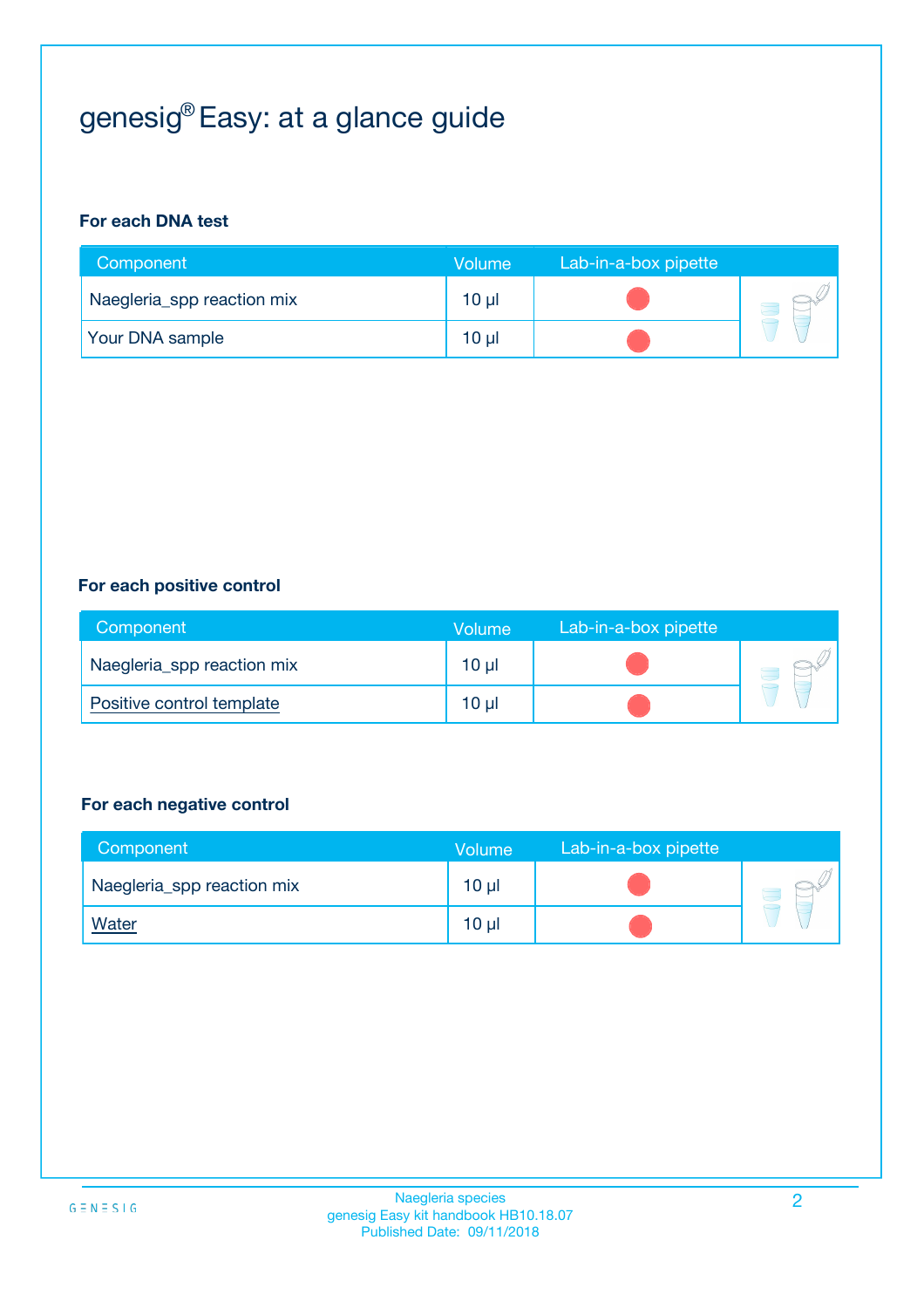# Kit Contents



## Reagents and equipment to be supplied by the user

#### **genesig® q16 instrument**

#### **genesig® Easy Extraction Kit**

This kit is designed to work well with all processes that yield high quality RNA and DNA but the genesig Easy extraction method is recommended for ease of use.

#### **genesig® Lab-In-A-Box**

The genesig Lab-In-A-Box contains all of the pipettes, tips and racks that you will need to use a genesig Easy kit. Alternatively if you already have these components and equipment these can be used instead.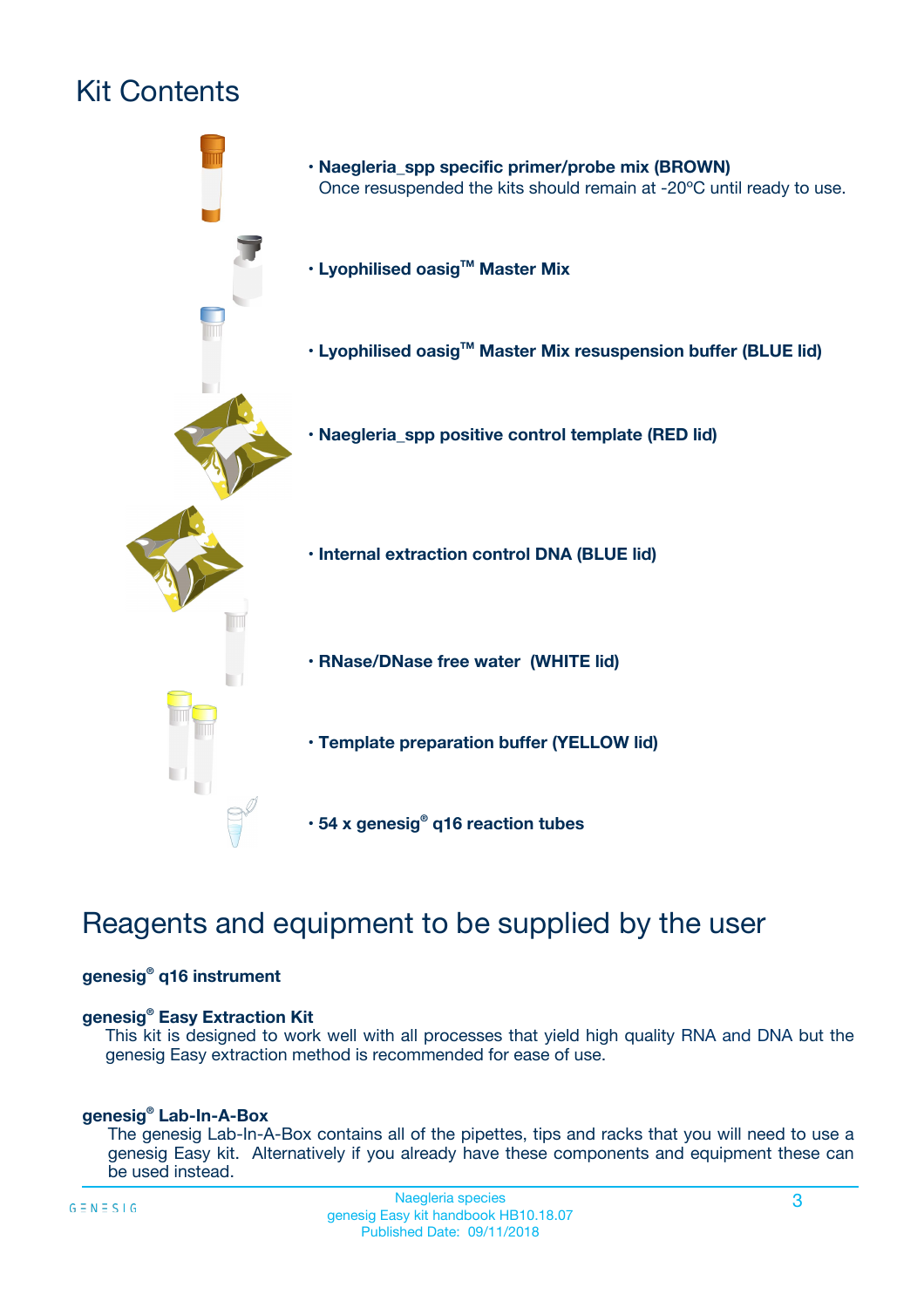## Step-by-step guide

### 1. Create your reaction mix



Use the blue pipette to transfer 500µl**\*** of the oasig Master Mix resuspension buffer into the tube of lyophilised oasig Master Mix and mix well by gently swirling. Then transfer all of that master mix into the brown tube labelled Naegleria spp primers/probe.

**\***Transfering 525µl of the oasig Master Mix resuspension buffer to your oasig Master Mix (instead of the 500µl recommended above) will enable you to take full advantage of the 50 reactions by accounting for volume losses during pipetting. In order to do so with the genesig Easy fixed volume pipettes use 1x blue, 2x red and 1x grey pipettes to make the total volume. Please be assured that this will not adversely affect the efficiency of the test.

Cap and shake tube to mix. A thorough shake is essential to ensure that all components are resuspended. **Failure to mix well can produce poor kit performance.**

Leave to stand for 5 minutes. Now your reaction mix is ready to use.

Store the reaction mix in the freezer from hereon.

#### Top tip

- Ensure that the reaction mix is mixed thoroughly before each use by shaking.
- **•** Once resuspended do not expose genesig Easy kit to temperatures above -20°C for longer than 30 minutes at a time.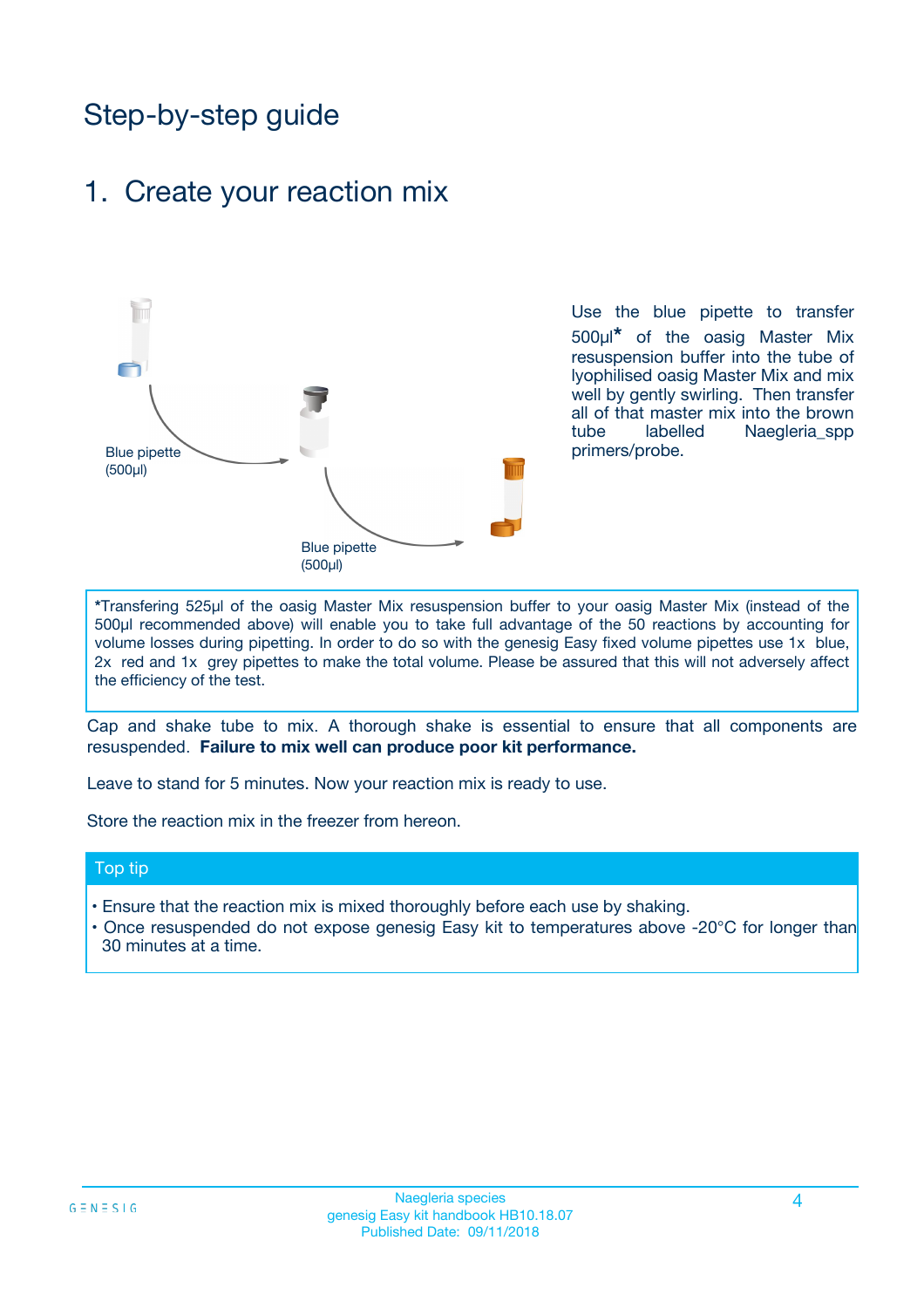# 2. Internal extraction control



Use the blue pipette to transfer 1000µl (2 x 500µl) of template preparation buffer into the Internal Extraction Control DNA tube. Cap and shake tube to mix.

Your kit contains Internal Extraction Control DNA. This is added to your biological sample at the beginning of the DNA extraction process. It is extracted along with the DNA from your target of interest. The q16 will detect the presence of this Internal Extraction Control DNA at the same time as your target. This is the ideal way to show that your DNA extraction process has been successful.

#### **If you are using an alternative extraction kit:**

Use the red pipette to transfer 10µl of Internal Extraction Control DNA to your sample **after** the lysis buffer has been added then follow the rest of the extraction protocol.

#### **If you are using samples that have already been extracted:**

Use the grey pipette to transfer 5µl of Internal Extraction Control DNA to your extracted sample.

## 3. Add reaction mix to all reaction tubes



For every reaction to be run, use the red pipette to add 10µl of your Naegleria\_spp reaction mix to every tube.

#### Top tip

- Always pipette the reaction mix directly into the bottom of the tube.
- You can label the tube lids to aid your reaction setup but avoid labelling tube sides.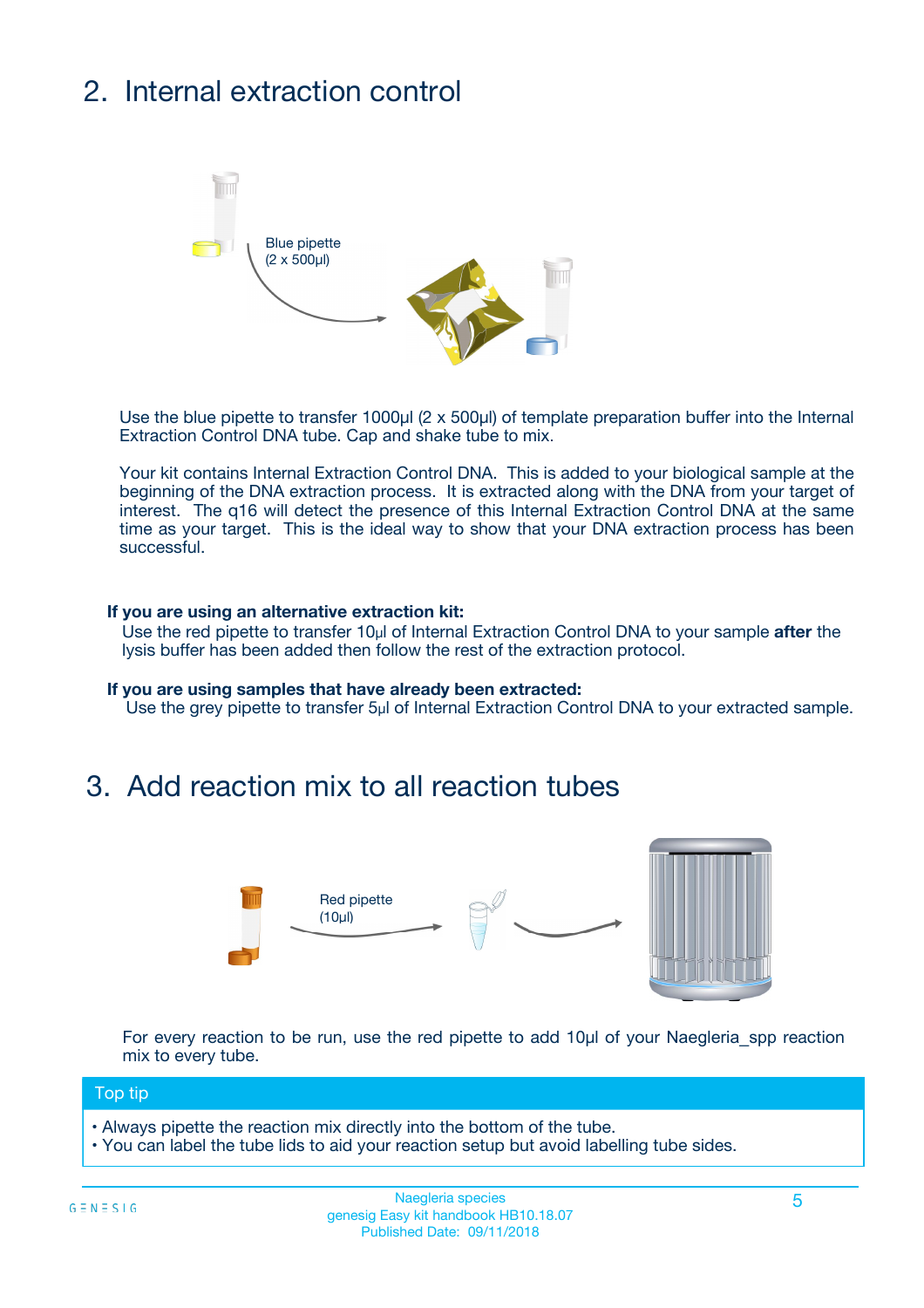## 4. Negative control



For each test you will require a negative control. Instead of DNA, water is used. This sample should typically prove negative thus proving that all of your positive samples really are positive.

To create a negative control reaction simply use the red pipette to add 10µl of the water to the required reaction tubes. Close these tubes after adding the water.

Because some genesig kit targets are common in the environment you may occasionally see a "late" signal in the negative control. The q16 software will take this into account accordingly.

#### Top tip

**•** Always add the water to the side of the tube to reduce the introduction of bubbles.

### 5. Set up a test



For each sample you wish to analyse, use the red pipette to add 10µl of your DNA sample to the required reaction tubes. Close these tubes after adding the sample. Always change pipette tips between samples.

#### Top tip

**•** Always add the DNA sample to the side of the tube to reduce the introduction of bubbles.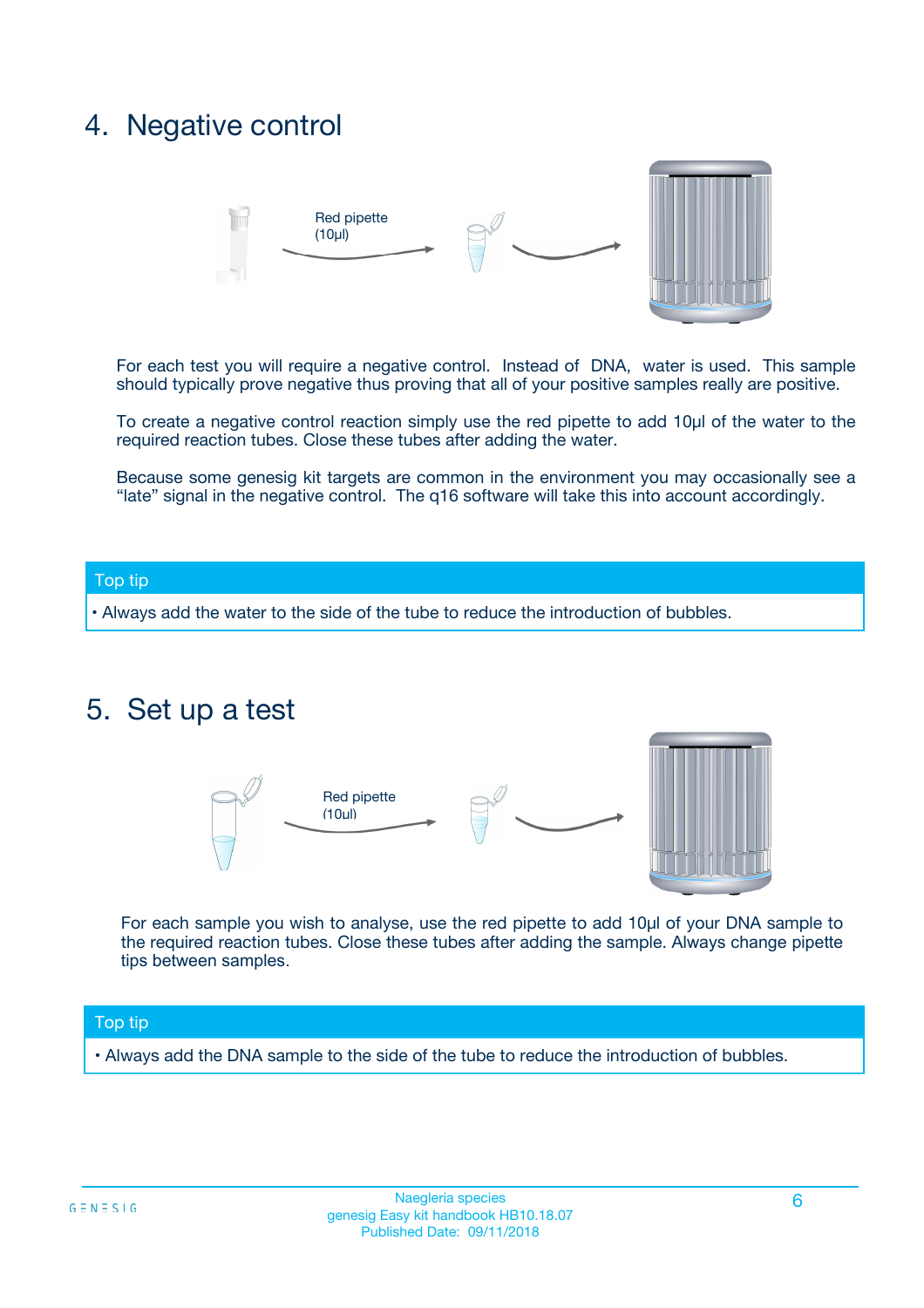## 6. Positive control



Use the blue pipette to transfer 1000µl (2 x 500µl) of template preparation buffer into the positive control template tube. Cap and shake tube to mix.

Each time you run a test you will require a positive control. This is a small portion of DNA from your target of interest. It serves two purposes:

1. It will always test positive so it shows that everything is working as it should be.

2. The q16 software knows how much DNA is present in the positive control. So it can automatically compare your sample of interest with the positive control to calculate the amount of target DNA in your sample.

To create a positive control reaction, simply use 10µl of the positive control instead of your DNA sample.



Take great care when setting up your positive control. The positive control template has the potential to give you a false positive signal in your other samples. Set positive controls up last after all other sample tubes are closed. Always change pipette tips between samples. You may even choose to set up positive controls in a separate room.

#### Top tip

**•** Always add the positive control to the side of the tube to reduce the introduction of bubbles.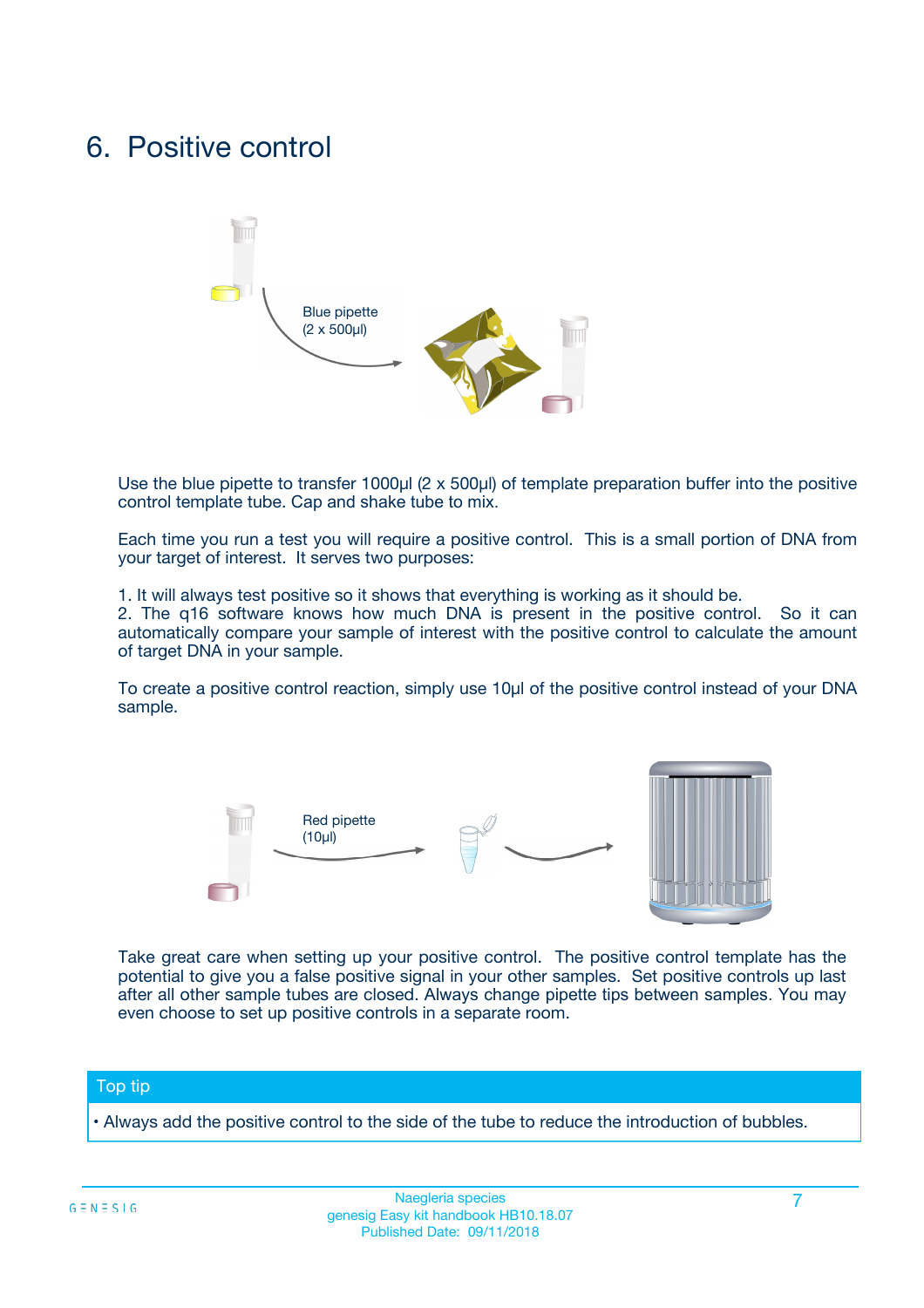# 7. Running the test

Place the tubes into the correct positions in your q16 as defined by the software, this may include positioning of empty tubes to ensure that the q16 lid is balanced. The run can then be started.

| qenesig q16 PCR software - 1.2                                               |                                   | $\Box$                                                                                          |
|------------------------------------------------------------------------------|-----------------------------------|-------------------------------------------------------------------------------------------------|
| $\vert \cdot \vert$<br>Unsaved (New Experiment 2<br><b>Open Experiments:</b> | <b>D</b> Open<br>R <sub>New</sub> | Save<br>Save As<br><b>C</b> Close<br><b>&amp; Configuration</b><br>$G \equiv N \equiv S \mid G$ |
| <b>Setup</b><br><b>Results</b><br>Stages:                                    |                                   |                                                                                                 |
| <b>Notes</b>                                                                 | <b>Samples</b>                    | <b>Tests</b>                                                                                    |
| <b>Name and Details</b>                                                      | Name<br>Color                     | Note<br>Color<br>Note<br>Name                                                                   |
| New Experiment 2017-10-26 11:06                                              | Sample 1                          | ÷<br>条<br>Test 1                                                                                |
| Kit type: genesig® Easy Target Detection kit                                 | Sample 2                          |                                                                                                 |
| Instrument Id.:                                                              | Sample 3                          | $\qquad \qquad \blacksquare$<br>$\qquad \qquad \blacksquare$                                    |
| <b>Run Completion Time:</b>                                                  | Sample 4                          |                                                                                                 |
| <b>Notes</b><br><b>A</b><br>$\overline{\mathbf v}$                           | Sample 5                          | ♦<br>4<br>÷<br>₩                                                                                |
| <b>Well Contents</b>                                                         |                                   | <b>Run</b>                                                                                      |
| Pos.<br>Test                                                                 | Sample                            | <b>Run Status</b>                                                                               |
| Test 1<br>$\blacktriangleleft$                                               | Negative Control                  | $\blacktriangle$                                                                                |
| $\overline{2}$<br>Test 1                                                     | <b>Positive Control</b>           |                                                                                                 |
| $\overline{\mathbf{3}}$<br>Test 1                                            | Sample 1                          | Show full log                                                                                   |
| Test 1<br>4                                                                  | Sample 2                          |                                                                                                 |
| 5<br>Test 1                                                                  | Sample 3                          | <b>Run Control</b>                                                                              |
| Test 1<br>6                                                                  | Sample 4                          |                                                                                                 |
| $\overline{7}$<br>Test 1                                                     | Sample 5                          |                                                                                                 |
| 8                                                                            |                                   | $\triangleright$ Start Run<br>Abort Run                                                         |
| <b>JOD FURTY TUDE TO BUILDED IN</b>                                          |                                   | $\overline{\mathbf{v}}$                                                                         |

#### Top tip

- Before loading tubes into the q16, check for bubbles! Flick the bottom of the tubes to remove any bubbles that may have formed during the test setup.
- Apply centrifugal force with a sharp wrist action to ensure all solution is at the bottom of the reaction tube.
- When repeating a test you can use a previous file as a template by clicking 'open' then selecting File name > Files of Type > Experiment file as template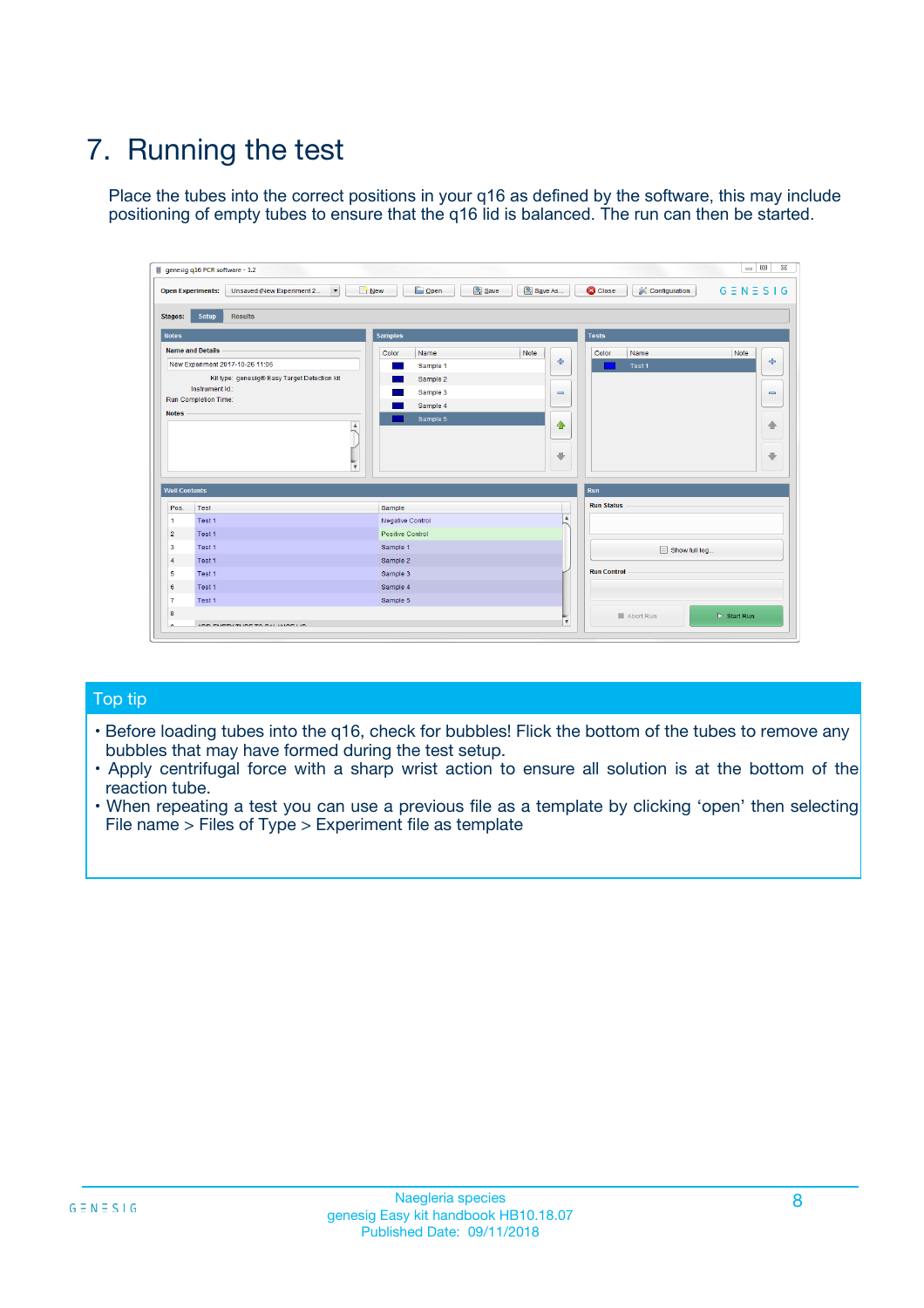## What do my results mean?

Analysis of your data is carried out automatically by the genesig q16. The following information is designed to help you fully understand a result or to troubleshoot:

### "Positive"

#### **Explanation**

Your sample has produced a positive result. Your target of interest is present and you can use the reported quantity.

"Negative"

#### **Explanation**

Your sample has produced a negative result. The target is not present in your sample.

### "Test contaminated"

#### **Explanation**

The Negative Control should be completely free of any DNA. If you see this error message it means that at some point during the setup, the Negative Control has been contaminated with DNA and has given a positive signal. This contamination has invalidated the test. The Positive Control and your test samples are both possible sources of contaminating DNA. The genesig q16 reaction tubes from previous runs will also contain very high amounts of DNA so it is important that these are carefully disposed of after the run is completed and NEVER OPENED. It may be the case that your kits have become contaminated which will lead to the same problem occurring repeatedly.

#### **Solutions**

1. Clean your working area using a commercial DNA remover solution to ensure the area is DNA free at the start of your run and re-run the test

2. If the problem persists then the kit has become contaminated and it will have to be discarded and replaced with a new kit. When you open the new kit, run a simple test to show that changing the kit has solved the problem. Prepare a test which includes only the Positive Control, the Negative Control and one 'mock sample'. For the 'mock sample' add water instead of any sample DNA. The result for the Negative Control and the mock sample should be negative indicating that contamination is no longer present.

#### **Preventive action**

An ideal lab set-up has a 'Clean area' where the test reagents are prepared and a 'sample area' where DNA samples and the Positive Control template are handled. The best workflow involves setting up all the test components (excluding the positive control template) in the clean area and then moving the tests to the sample area for sample and Positive Control addition. If this method is followed then the kit components are always kept away from possible sources of contamination. For extra security the Negative Control can be completely prepared and sealed in the clean area. All work areas should be decontaminated regularly with DNA remover.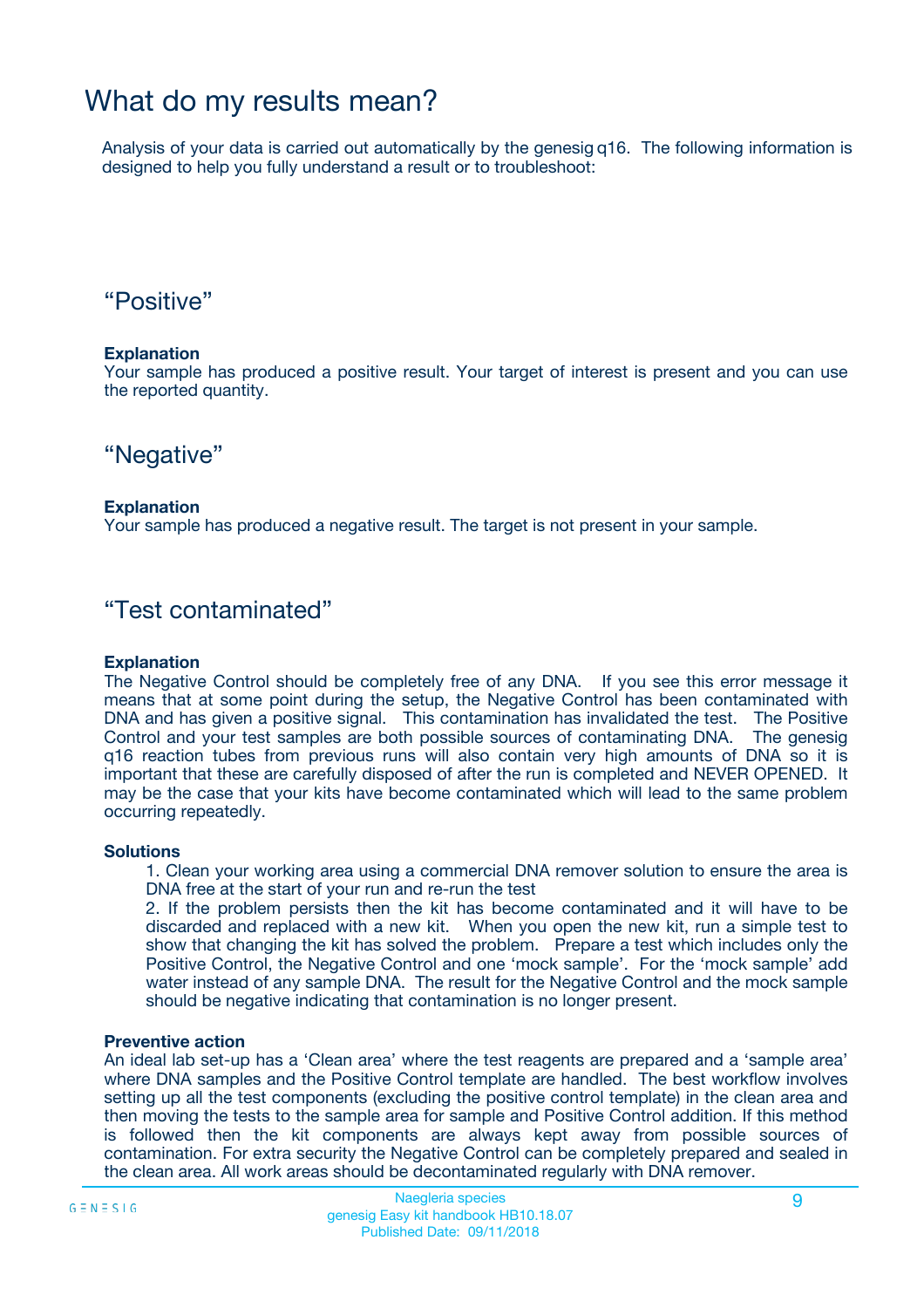### "Sample preparation failed"

#### **Explanation**

The test has failed because the quality of the sample was not high enough. The Internal Extraction Control component identifies whether the sample has been prepared correctly and is of suitable quality. This error message means that this quality control test has failed and the sample quality is not high enough for analysis.

#### **Solutions**

1. Check the sample preparation protocol for any user errors then repeat.

2. Poor quality samples can result from overloading the sample preparation protocol with too much starting material. Try reducing the amount of starting material then repeat.

3. Failing to add the Internal extraction Control DNA to your sample during the sample preparation protocol can also lead to a reported result of "sample preparation failed". Ensure that this step has not been overlooked or forgotten. If your samples are derived from an archive store or from a process separate from your genesig Easy extraction kit; you must add 5µl of Internal Extraction Control DNA into each 0.5ml of your sample to make it suitable for use on the q16.

### "Positive result, poor quality sample"

#### **Explanation**

The test is positive so if you are only interested in obtaining a 'present or absent' answer for your sample then your result is reliable. However, the test contains an Internal Extraction Control component that identifies if the sample is of high quality. This quality control test has failed and the sample is not therefore of high enough quality to accurately calculate the exact copy number of DNA present. If you require quantitative information for your sample then proceed with the solutions below.

#### **Solution**

For appropriate solutions, read the "Sample preparation failed" section of this handbook.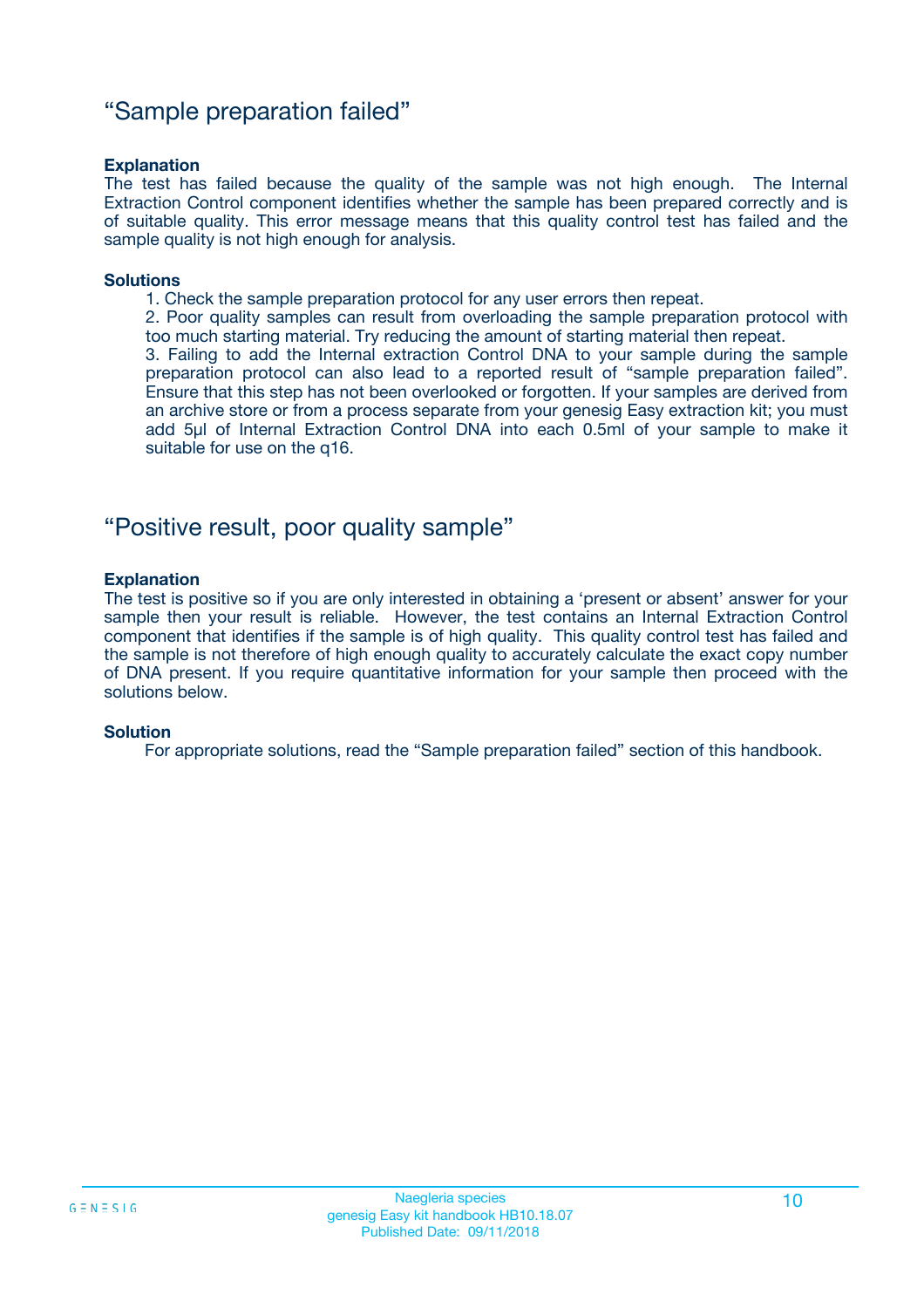### "Test failed"

#### **Explanation**

The test has failed because the Positive Control has not worked. The Positive Control is present to show that all aspects of the test are working correctly together. When this control test fails, the test as a whole is invalidated. This finding indicates that a problem has occurred in the reaction set-up part of the experiment and has nothing to do with sample preparation.

#### **Solutions**

- 1. Check the entire workflow and test set-up to look for any user errors, then repeat the test e.g. have the right colour pipettes and solutions been used with the correct tubes?
- 2. Ensure the positive and negative controls are inserted into the correct wells of your q16.

3. A component of the test may have 'gone off' due to handing errors, incorrect storage or exceeding the shelf life. When you open a new kit, run a simple test to show that changing the kit has solved the problem. Prepare a test which includes only the Positive Control, the Negative Control and one 'mock sample'. For the 'mock sample' add internal control template instead of any sample DNA. If the Positive Control works, the mock sample will now be called as a negative result.

### "Test failed and is contaminated"

#### **Explanation**

The Positive Control is indicating test failure, and the Negative Control is indicating test contamination. Please read the "Test Failed" and "Test contamination" sections of this technical support handbook for a further explanation.

#### **Solution**

For appropriate solutions, read both the "Test failed" and "Test contaminated" sections of this handbook.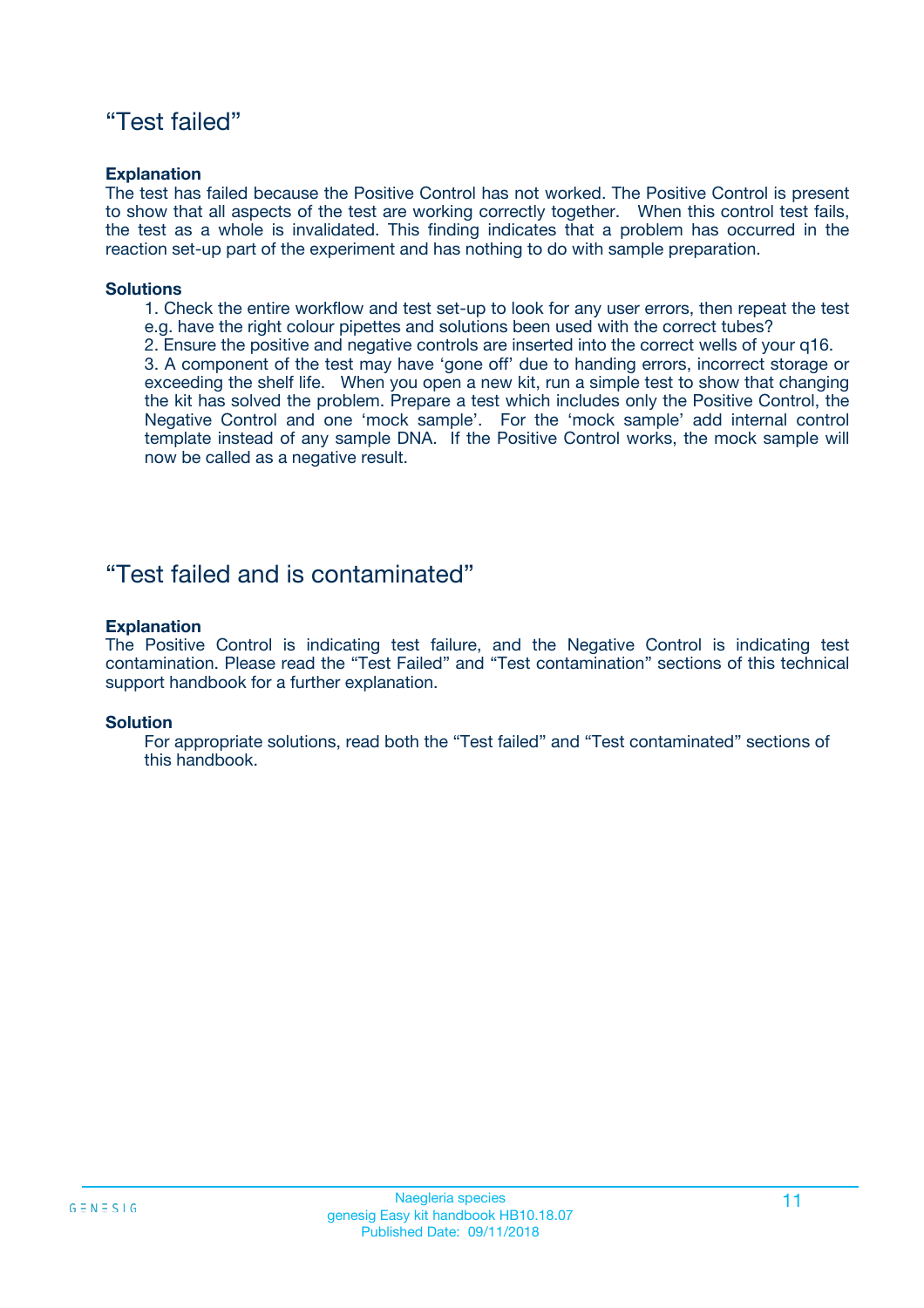## Naegleria species

Naegleria is a genus of the Vahlkampfiidae family containing many species, of which only one is known to infect humans; Naegleria fowleri. Species of the Nagleria genus have a life cycle with three stages: cysts; trophozoites which replicate by promitosis where the nuclear membrane remains intact and flagellated bodies. Infection with N. fowleri causes the rare but fatal disease primary amoebic encephalitis.

Cysts can be found in warm fresh-water sources and transform into trophozoites which after inhalation, cross the olfactory neuroepithelium in the nasal cavity and move to the brain where they cause encephalitis. Initial trophozoite infection causes necrosis of the olfactory bulbs due to promitotic replication. After replication the infection spreads to the rest of the cerebellum eventually resulting in fatality.

Within 3-7 days of infection, symptoms including olfactory dysfunction and loss of smell are present as the olfactory bulb is destroyed. As the infection spreads, symptoms become more generalized and include nausea, headache and seizures leading to irreversible coma. Infected individuals most commonly die from respiratory failure as the infection spreads to the brain stem after around two weeks.

Antimicrobial agents are used to treat suspected Naegleria infections but even with this treatment, the fatality rate is around 97%. Treatment success is low partly due to the late use of these microbial agents as the initial symptoms are difficult to diagnose but also due the increased rapidity of the infection during later stages.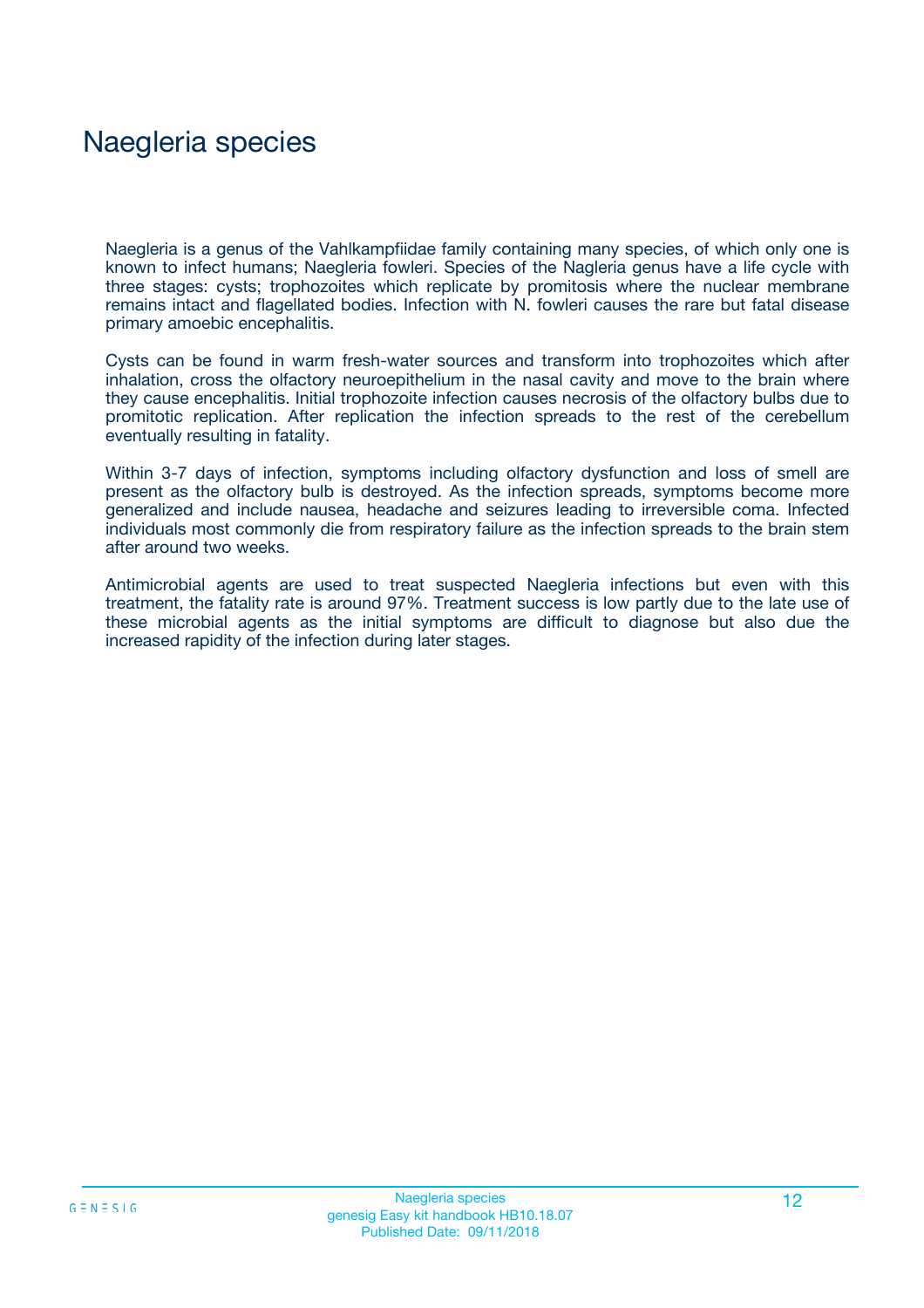## **Specificity**

The Primerdesign genesig Kit for Naegleria species (Naegleria\_spp) genomes is designed for the in vitro quantification of Naegleria\_spp genomes. The kit is designed to have a broad detection profile. Specifically, the primers represent 100% homology with over 95% of the NCBI database reference sequences available at the time of design.

The dynamics of genetic variation means that new sequence information may become available after the initial design. Primerdesign periodically reviews the detection profiles of our kits and when required releases new versions.

Our kit for Naegleria\_spp has been designed for the specific and exclusive in vitro quantification of this genus . The 18S ribosomal gene, is the ideal target to achieve a broad based detection profile for all species within this genus. The primers and probe sequences in this kit have 100% homology with over 95% of reference sequences in the NCBI database based on a comprehensive bioinformatics analysis. Other closely related species are not detected.

If you require further information, or have a specific question about the detection profile of this kit then please send an e.mail to enquiry@primerdesign.co.uk and our bioinformatics team will answer your question.